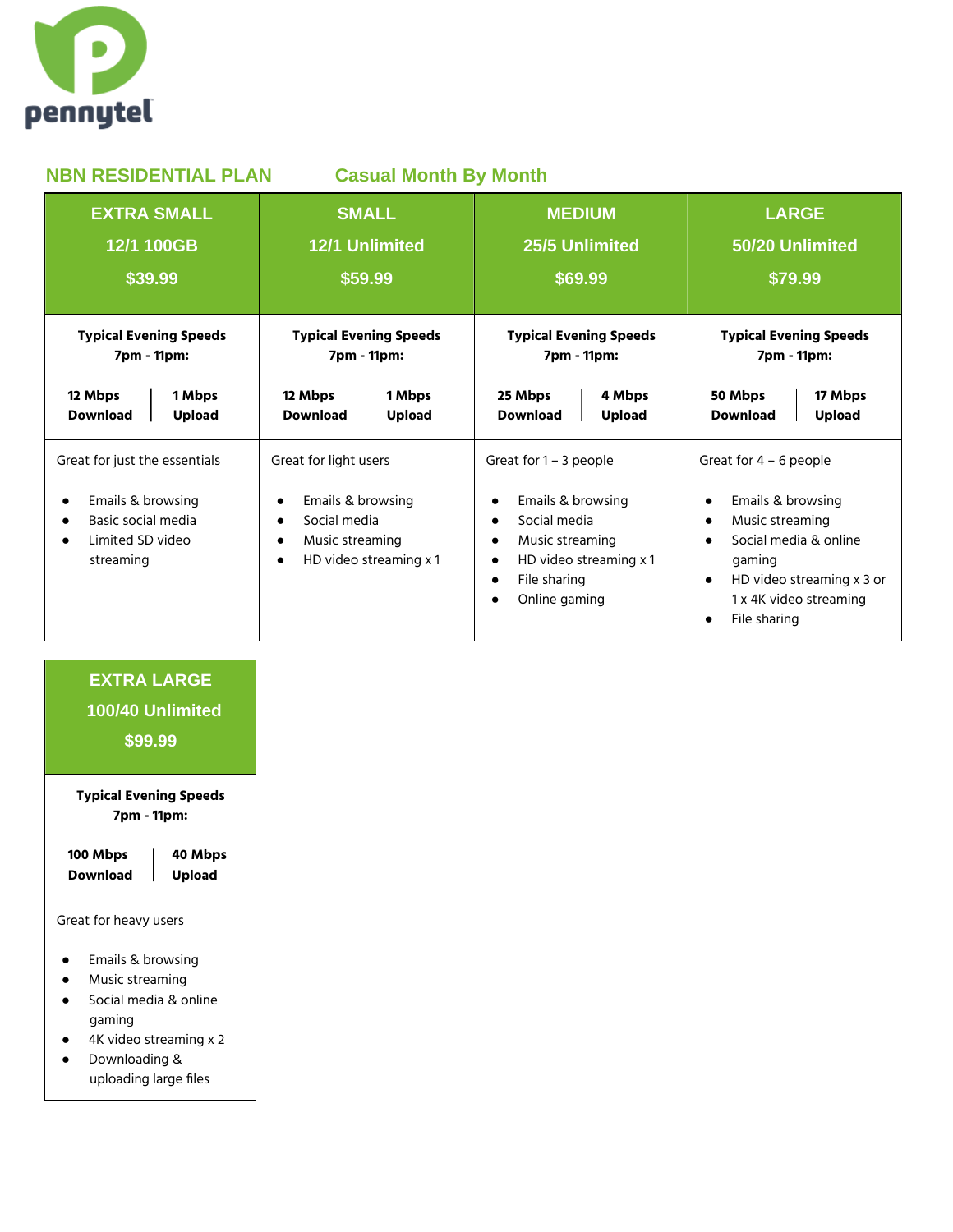**Minimum Term:** Casual month by month connection.

**Availability and NBN Speeds:** NBN is available in selected coverage areas. To check availability please use the address checker at [https://www.nbnco.com.au/.](https://www.nbnco.com.au/) Not every connection is the same and speeds achieved heavily depend upon the type of technology

used for your connection. The advertised plan speed is not a guaranteed minimum speed and your NBN service can never go faster than the maximum line speed. Factors affecting speed and performance are including, but not limited to: your access type, network or internet congestion, your line condition, local conditions such as internal wiring and internet traffic, your hardware and software, weather or infrastructure faults. Devices connecting by WiFi may experience slower speeds than those connected via Ethernet cable. Peak download periods are generally between 7pm and 11pm.

If your service is delivered over NBN's copper infrastructure (FTTN/B/C), speeds achieved can only be confirmed once your service is activated. It is possible that you may not ever be able to achieve the advertised plan speed tier. If this is the case, we will recommend or move you to a speed tier appropriate for your circumstances.

**Equipment Required:** Any BYO modem/router must be compatible with the relevant type of NBN connection that is delivered to your address (FTTN/B require a VDSL compatible modem/router). You must also be capable of configuring your BYO modem/router yourself. Usage environment must also be taken into account e.g. for online gaming, it is recommended to use a dual band router.

We can provide you a modem/router as an outright purchase, plus delivery fee. The specific modem provided will be shown during checkout, or advised to you over the phone. Any outright purchase of a modem that is charged to your Pennytel account remains the property of Pennytel until such time that the bill for this hardware has been paid in full. Should the statement remain in arrears, Pennytel reserves the right to recover the modem at our discretion.

FTTC customers only will also need an NBN Network Connection Device (NCD) provided free of charge by NBN Co for the initial connection for that site.

**Inclusions and Exclusions:** Your NBN residential plan is for personal or residential use only for the purposes of accessing the internet and is not intended for any other purpose.

**Connection Fees:** NBN Co charge a new development charge of \$300 to activate a connection for the first time at a premise that is in a newly developed area or building. We will let you know if this charge applies to you and will include this on your first bill. You must be over the age of 18 years to have NBN installed. If you are not the owner of the property or live in a strata property you must obtain the owners or strata approvals consent for installation.

Once you have placed your order for an NBN connection and you wish to cancel due to change of mind no refund will be provided if it is in progress. "In Progress" means you have been notified via email that the order has been submitted. No pro-rata credits or refunds are offered for cancelling accounts. Please keep this in mind if you need to cancel your order.

**NBN Charges Various:** Other fees such as Missed Appointment fee, Cancelled Appointment fee, Subsequent Installation fee and No Fault Found fee may apply to you. We may also pass on any administrative costs that Pennytel incur in providing you with assistance or arranging an NBN appointment.

## **Factors Affecting Speeds:**

**WiFi**: In most instances, a connection over WiFi will be slower than if you were connected physically to your modem with a cable, particularly if there is a wall in the way or there are multiple users on the same WiFi network. WiFi performance can also be impacted by interference from surrounding devices and nearby users on the same channel.

**Congestion Prioritisation:** If there is a lot of "traffic" (i.e. lots of people downloading at the one time) your internet speed can be impacted.

**Equipment:** Older or outdated equipment such as modems can affect the speed of your connection. Other equipment such as filters, sockets or internal wiring may also cause speed issues.

**Credit Check:** Pennytel may, at our discretion, should we for any reason deem it necessary for your protection, disclose your